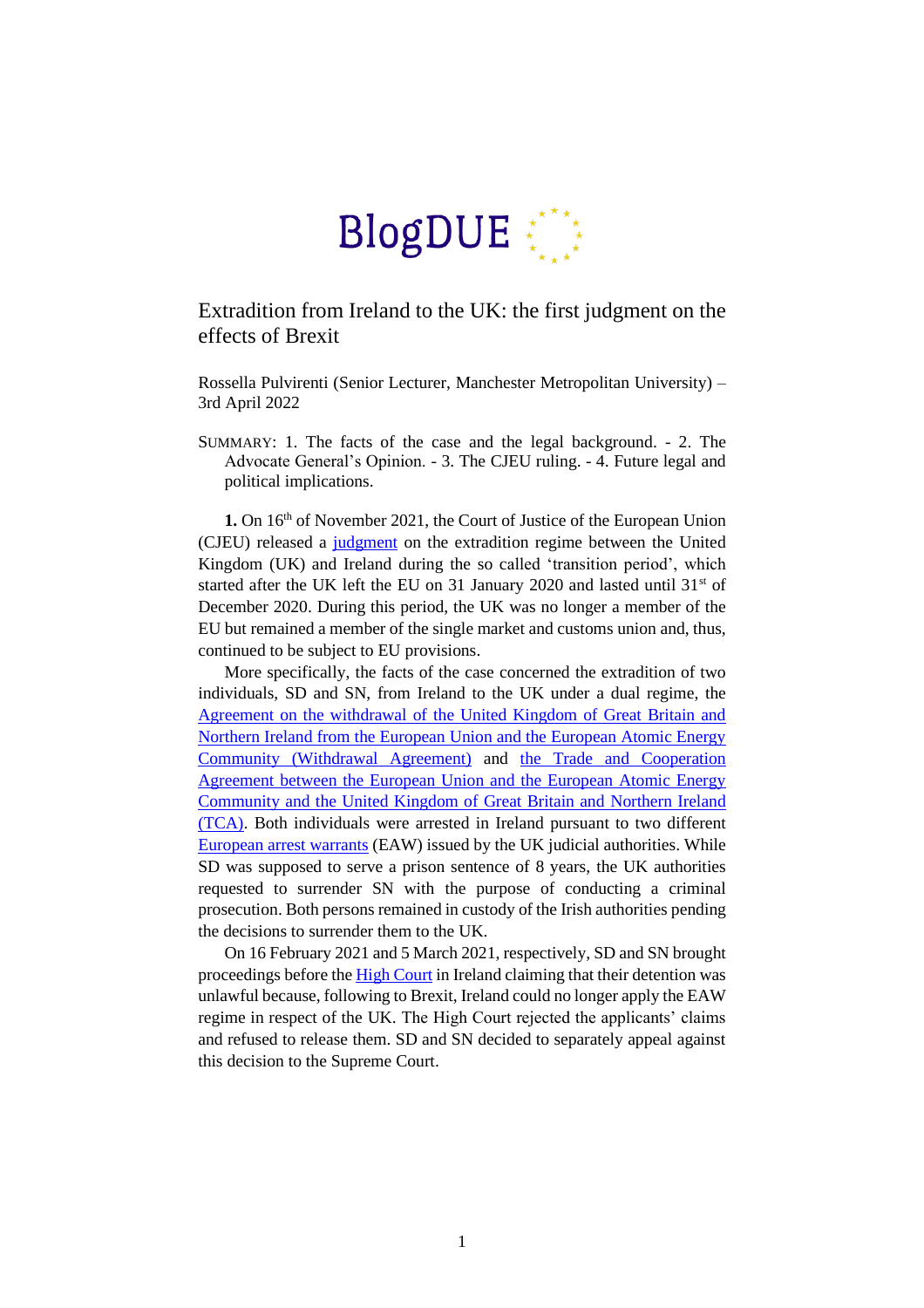As matter of Irish law, the legal issue related to the scope of application of the [European Arrest Warrant Act 2003 \(EAWA 2003\),](https://www.irishstatutebook.ie/eli/2003/act/45/enacted/en/html) which transposed the [EU Framework Decision 2002/584](https://eur-lex.europa.eu/legal-content/EN/TXT/?uri=celex%3A32002F0584) into Irish law. From the end of the transition period, the UK is not subject to the general application of EU law. Thus, it qualifies as a 'third country'. In that regard, the EAWA 2003 establishes that these measures apply in relation to a third country only if two conditions are met. First, there should be an agreement in force between that third country and the European Union for the surrender of those individuals and, second, this agreement is binding on Ireland.

The scope of the agreement and the competence of the EU, and/or alternatively of Ireland, to conclude any agreement on the matter became the object of the legal dispute. The continuation of the EAW regime between Ireland (and the EU, broadly speaking) and the UK after Brexit is covered by the Withdrawal Agreement, whose legal basis is [Article 50 TEU,](https://eur-lex.europa.eu/legal-content/EN/TXT/?uri=CELEX%3A12012M050) and the TCA, whose legal basis is [Article 217 TFEU.](https://eur-lex.europa.eu/legal-content/EN/TXT/?uri=CELEX%3A12016E217) Respectively, Article 50 TEU establishes the EU's external competence to conclude a withdrawal agreement, while Article 217 TFEU sets the exclusive competence of the EU to conclude association agreements, i.e. bilateral agreements between the EU and a third country.

Ireland agreed to both treaties in the EU Council, but this legal pattern is further complicated by the fact that the EAW falls within Ireland's competence relating to the area of freedom, security and justice (AFSJ), which is regulated by [Protocol 21 to the TEU and TFEU adopted in the context of](https://eur-lex.europa.eu/legal-content/EN/TXT/?uri=CELEX%3A12016E%2FPRO%2F21)  [the Treaty of Lisbon in 2007 \(Protocol No.](https://eur-lex.europa.eu/legal-content/EN/TXT/?uri=CELEX%3A12016E%2FPRO%2F21) 21). It establishes that Ireland is not bound by EU provisions related to AFSJ, unless it expressly opts-in to the measure in question. In the specific context of the UK after Brexit, Ireland had not opted in. Thus, it was necessary to establish whether an express opt-in was necessary for the continuance of the EAW during the transition period and after that.

The applicants claimed that neither Article 50(2) TEU nor Article 217 TFEU could be used to suggest that Ireland is bound by the EAW. They argued that the national measures, which guaranteed the continuation of that EAW regime towards the UK are invalid and, consequently, their continued detention was unlawful. Conversely, a separate legal basis was necessary given that the issue revolved around AFSJ and Ireland had not specifically opted into the mechanisms as established by Protocol No. 21 to TFEU. Thus, the Irish authorities should have released them.

Following to that, the **[Supreme Court](https://www.courts.ie/viewer/pdf/4d099250-0fc1-4547-aaca-cdb2e9970561/2021_IESC_45%20(Unapproved).pdf/pdf#view=fitH) of Ireland** decided to stay the proceedings and that referred the issue for preliminary ruling to the CJEU as an urgent matter, according to Article 107 of the Rules of Procedure of the Court of Justice.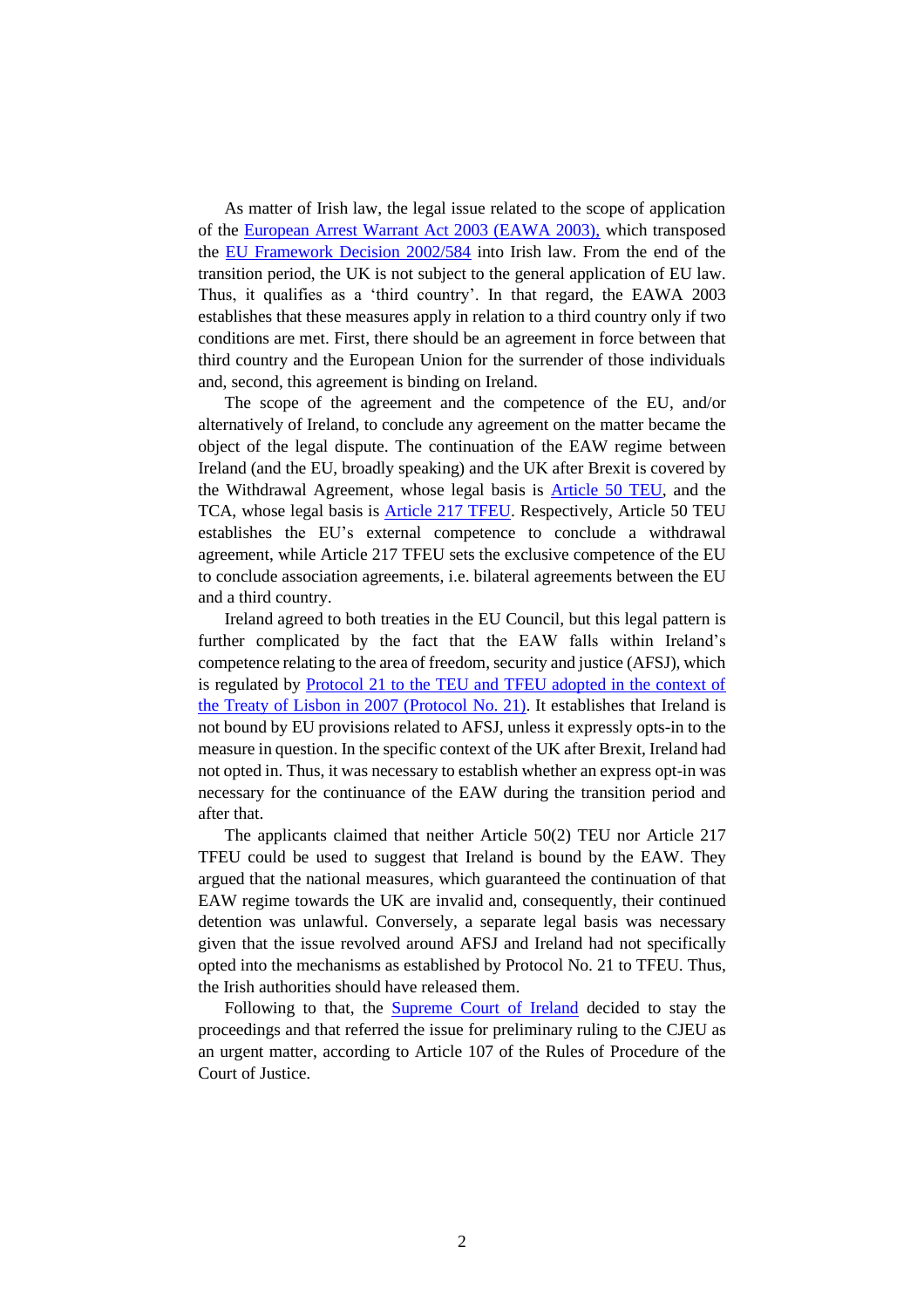More specifically, it asked whether the provisions of the Withdrawal Agreement and the TCA (which constitute legal basis for the continuance of the EAW regime in respect of the UK during the transition period) are binding on Ireland considering that both measures relate to ASFJ, which Ireland is ordinarily required to opt-in in order to be bound. In other words, the CJEU had to rule on interpretation of complex legal analysis relating to Article 50 TEU, Article 217 TFEU, Protocol No. 21, the Withdrawal Agreement and the TCA.

**2.** On 9th November 2021, the Advocate General Kokott issued her [opinion](https://curia.europa.eu/juris/document/document.jsf?text=&docid=248961&pageIndex=0&doclang=en&mode=lst&dir=&occ=first&part=1&cid=40531539) in relation to the case. She clarified that the CJEU needed to determine whether Ireland is still obliged to execute EAW issued by the UK, notwithstanding its withdrawal from the EU.

The key legal matter revolved around the fact that that the two surrender regimes (Article 50(2) TEU and Article 217 TFEU) did not create a new obligation for Ireland – as this obligation resulted directly from Framework Decision 2002/584 - but they extended the existing ones. In other words, the former two provisions cover the execution of the EAW but it was uncertain whether Ireland needed to have expressly opted in for those provisions to apply according to Protocol No. 21 after the UK's withdrawal from the EU.

For this reason, she explored the relevance and the scope of Protocol No. 21 and whether it applies to the provisions in the Withdrawal Agreement 2020 and TCA and concluded that the current EAW does not fall within the scope of Protocol No. 21. Conversely, it is possible to find a legal justification for this regime under both Article 62(1)(b) of the Withdrawal Agreement ongoing judicial cooperation proceedings in criminal matters or Part Three Title VII of TCA on extradition regime between the EU Member States and the UK.

As far as the Withdrawal Agreement is concerned, the AG argued that the specific policy of cooperation in criminal matters is "necessarily ancillary to the predominant overarching objective of providing a comprehensive regime for the transition from membership of the European Union to third-country status" (para 50). Thus, given that Article 50 gives the EU broad powers to shape a new relationship with the departing state, this provision could be used as a legal basis for the EAW.

This ancillary character of the surrender regimes is particularly evident since the EU adopts this kind of agreements by unanimous voting. However, using this legislative procedure for the Withdrawal Agreement would have been created additional problems because Article 50 TEU only requires a qualified majority. The latter procedure finds its justification in "the exceptional situation of a withdrawal" as "the withdrawal of the United Kingdom has demonstrated such broad arrangements have to be made under intense political pressure and within a very short time frame. Requiring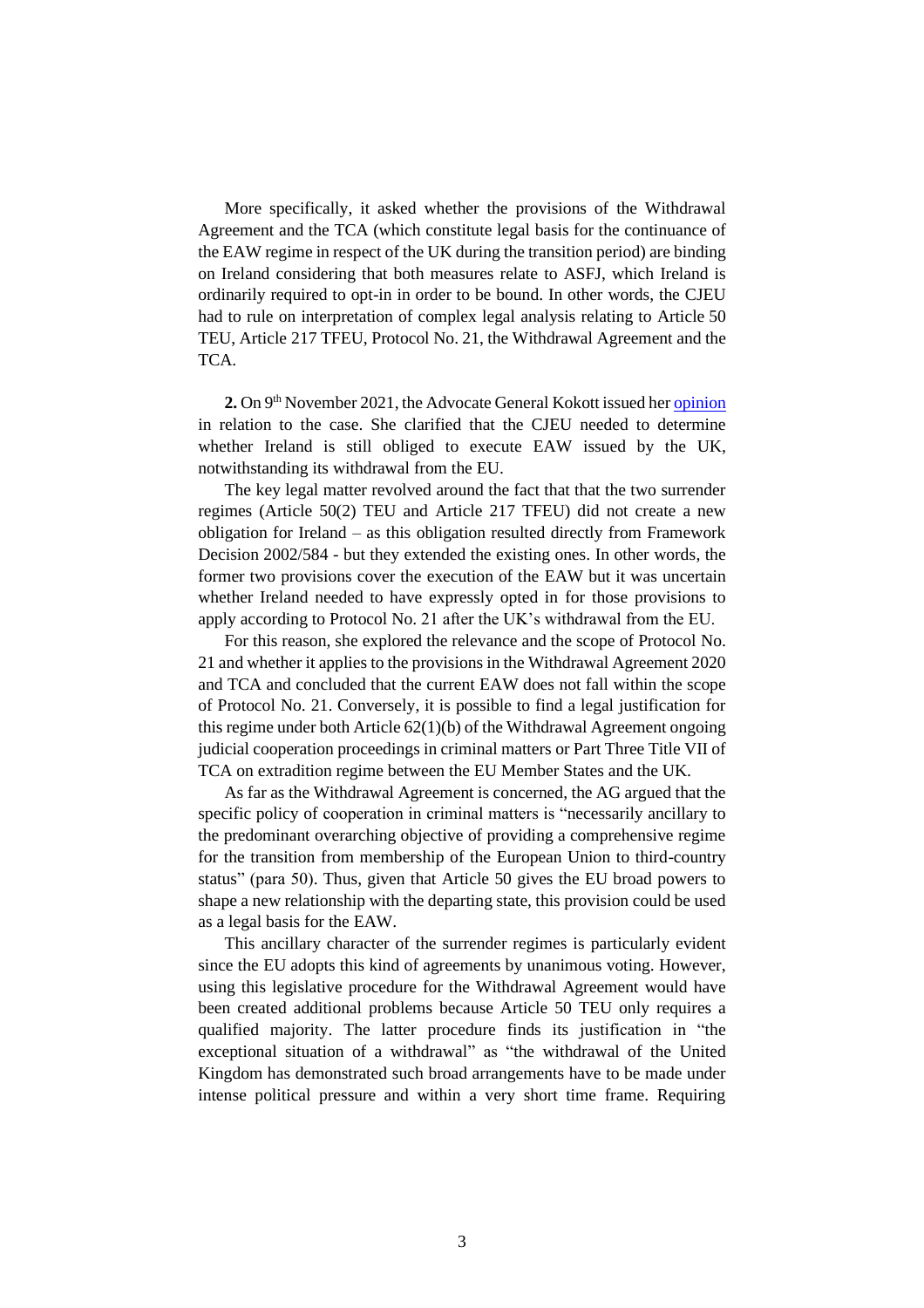unanimity in the Council or excluding certain matters from the general procedure would add complexity to that process and increase the risk that no agreement is reached" (para 54). In different words, the AG intended that "specific matters cannot alter the characterisation of the agreement as a whole" (para 56).

With regards to Article 217 TFEU, she endorsed a similar view. She suggested that the power to conclude association agreements is broad and includes many policy areas. Thus, the TCA essentially continues the EAW system that was already in place between Ireland and the UK and does not create any new or additional obligation.

In the end, she concluded that it was not necessary to combine that competence of Article 50(2) TEU and Article 217 TFEU with a competence relating to the AFSJ.

**3.** The CJEU ruled that EAW regime is binding on Ireland stating that the only appropriate legal bases for this legal obligation are Article 50(2) and Article 217 TFEU. Conversely, the provisions contained in Protocol No. 21 cannot be applied in this context. It reached this conclusion following a convoluted analysis of the EU constitutional order, the external powers of the EU and the obligations of Ireland with regards to the AFSJ.

First, the CJEU focused on Article 50 of the TEU to establish whether both states, the UK and Ireland were bound by EAW regime during the transition period. More specifically, the CJEU explored the aims and objectives that Article 50 wants to achieve. Using a purposive interpretative approach, the CJEU established that Article 50 gives the right to a member state to exercise its sovereignty and withdraw from the EU and, on the other, it sets a procedure which allows the withdrawal to take place in "an orderly fashion" [\(judgment of 10 December 2018,](https://curia.europa.eu/juris/liste.jsf?num=C-621/18) *Wightman and Others*, case [C‑621/18,](https://curia.europa.eu/juris/liste.jsf?num=C-621/18) para 56). This competence of the EU permits to reduce legal uncertainty and minimise any adverse effects following such a withdrawal since the Treaties will no longer apply to the departing State. With specific reference to the UK and the case of Brexit, Article 127 of the Withdrawal Agreement achieves this goal stating that EU law is applicable to and in the UK during the transition, period unless otherwise provided for in that agreement. Considering that Framework Decision 2002/584 is EU law, it is binding for the UK. In addition to this, the very same Withdrawal Agreement makes specific reference the ongoing judicial cooperation proceedings in criminal matters stating the application of the Council Framework Decision 2002/584 on the EAW regime during the transition period (Article 62(1)(b)).

Further to this, the CJEU relied on arguments developed by the Advocate General Kokott in her opinion. Using a purposive approach to interpret the entire Withdrawal Agreement, she argued that the Withdrawal Agreement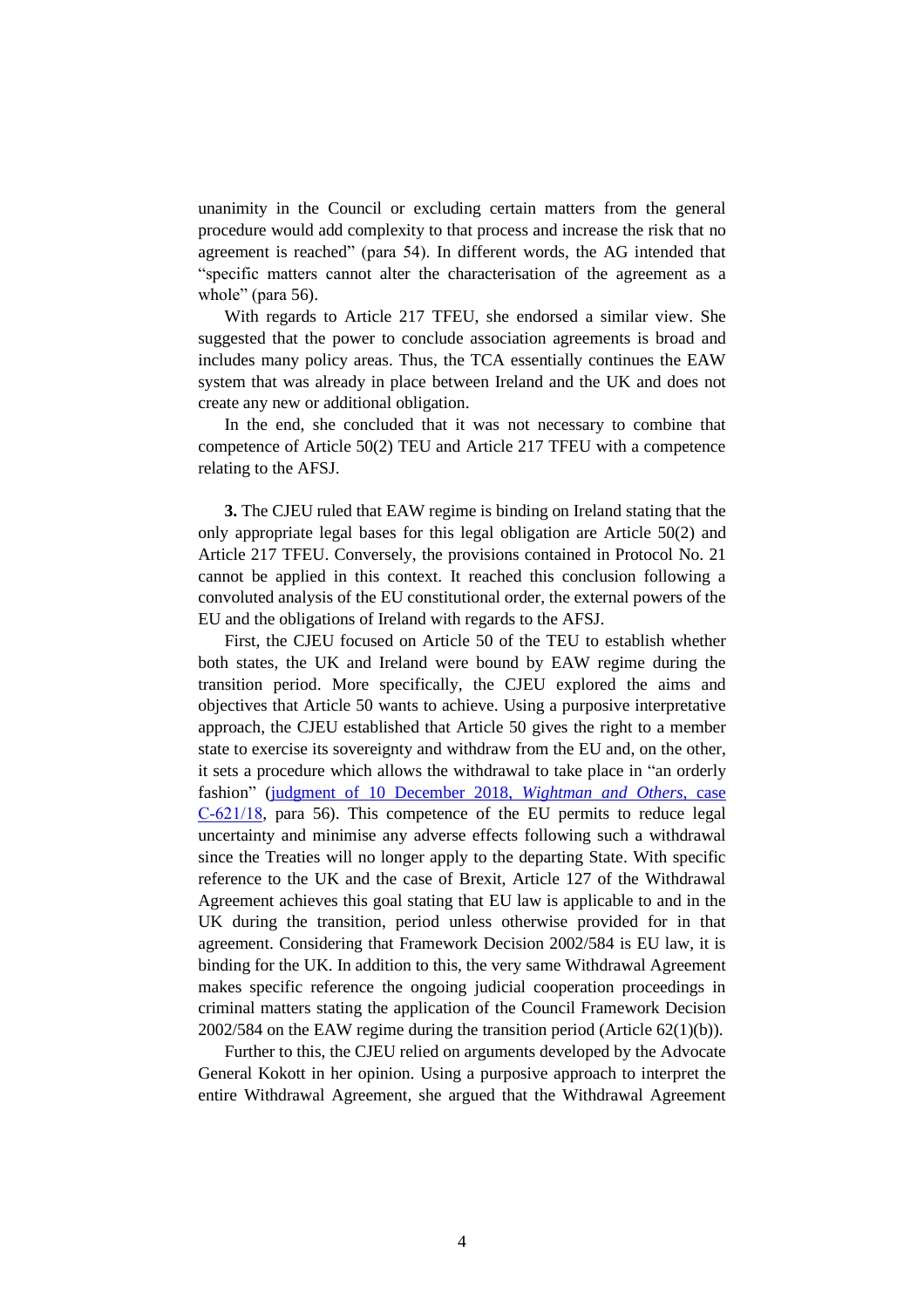provides a comprehensive framework for the transition from membership of the European Union to third-country status. Thus, any other rule which relates to a specific policy, such as the EAW, for instance, is only ancillary to the predominant overarching objective of the agreement itself (paras 50-53). Furthermore, a different interpretation would also circumvent the procedural legislative requirements for the EU Council to reach an international treaty, which require a unanimous vote. Conversely, Article 50, which was used to conclude the Withdrawal Agreement with the UK, only require a qualified majority.

With regards to the obligations of Ireland, the CJEU noted that the Withdrawal Agreements establishes which provisions are binding for Ireland too. Ireland had agreed to participate in the EAW system with the UK. Thus, arguing now that Ireland can decide on its own autonomous legal basis (under Protocol No. 21) whether it wants to surrender those individuals to the UK would assume that Ireland had never participated to this regime. This absurd outcome would clash with the objectives of minimising the uncertainty and reducing the disruption following to Brexit. This would also be inconsistent with the idea that the Withdrawal Agreement should facilitate the withdrawal of the UK in an orderly manner.

The second part of the decision focused on the interpretation of Article 217 TFEU, which constitutes the legal basis for the TCA. Once again, using a purposive approach, the CJEU explored the broad scope of this provision, which authorises the EU to "guarantee commitments towards third countries in all the fields covered by the TFEU" (para 58). After  $31<sup>st</sup>$  of December 2021, extraditing those individuals falls within the obligation to guarantee a commitment towards a third country. Recalling its case-law on association agreements, the CJEU suggested that they can be only used when they pursue a specific competence of the EU. According to the CJEU association agreements only require a qualified majority without the further requirement of the participation of the European Parliament. If the agreement relates to a broader scope, it requires more stringent legislative procedures to ensure that the concerned provisions would not be circumvented. Thus, the CJEU needed to verify whether the extradition mechanism within the TCA would require an additional legal basis. The CJEU concluded that the TCA only contributes to the pursuit of one objective, the surrender of a person under a EAW, and it should be distinguished from the mentioned case-law. Thus, it can be included within the scope of the Article 217 TFEU and does not require the EU to resort to additional provisions of Protocol No. 21 (paras 68-69).

The broad overarching principle of this decision is that the EAWs issued by the UK authorities prior or during the transition period are valid for Ireland notwithstanding the UK's withdrawal from the EU.